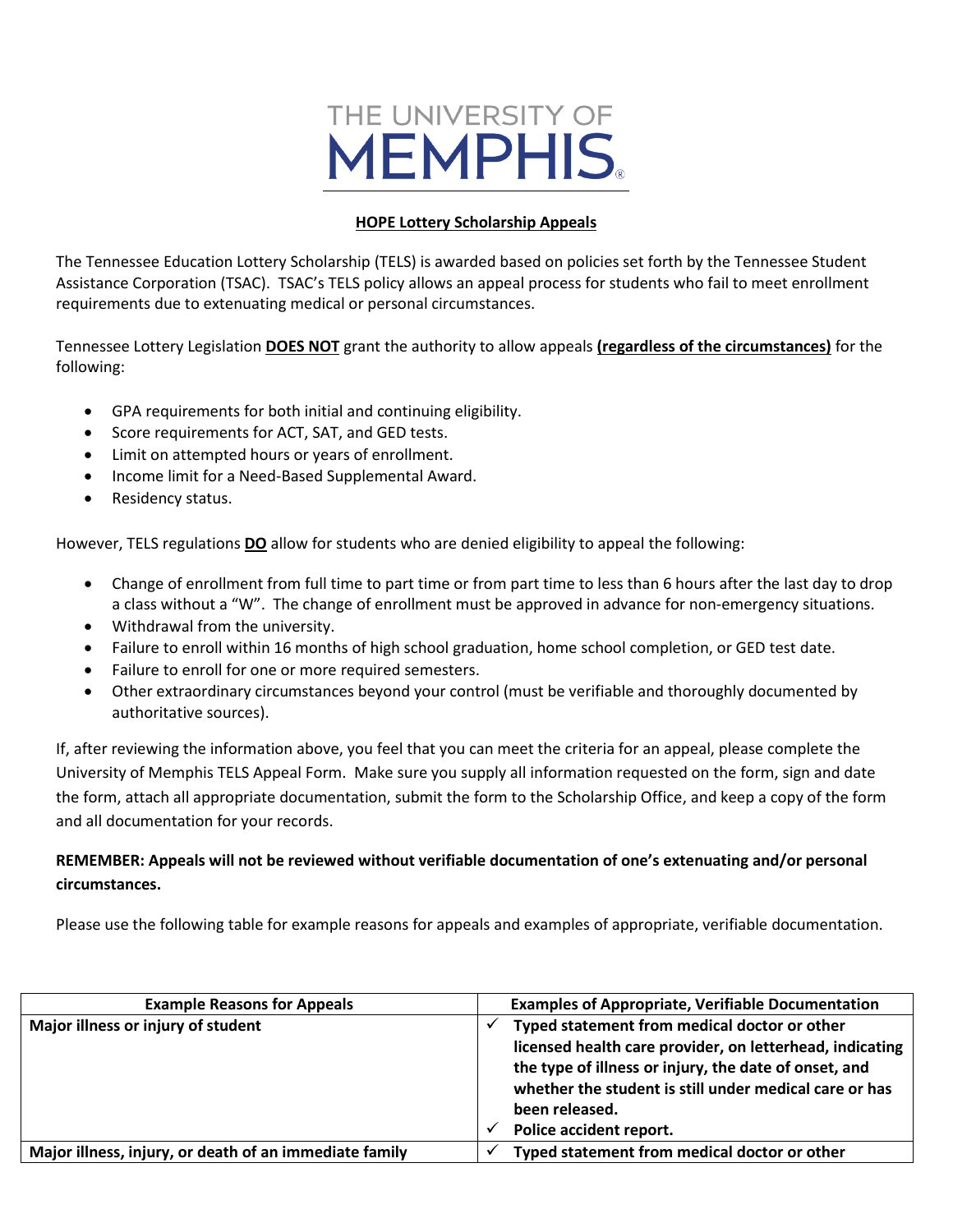| member (parent, sibling, spouse, child) with whom the<br>student lives                                                            | licensed health care provider, on letterhead, indicating<br>the name of the patient, relationship to the student,<br>the type of illness or injury, the date of onset, and<br>whether the patient is still under medical care or has<br>been released.<br>$\checkmark$ Police accident report.<br>Copy of obituary or other death notice published in a<br>newspaper.<br>Copy of an official death certificate.                                                                                                                       |
|-----------------------------------------------------------------------------------------------------------------------------------|---------------------------------------------------------------------------------------------------------------------------------------------------------------------------------------------------------------------------------------------------------------------------------------------------------------------------------------------------------------------------------------------------------------------------------------------------------------------------------------------------------------------------------------|
| Extreme financial hardship of student or immediate family<br>with whom the student lives or upon whom the student is<br>dependent | A letter explaining in detail the nature of the extreme<br>$\checkmark$<br>financial hardship and what action the student and/or<br>family is taking to deal with the situation.<br>Documentation of the current family income,<br>$\checkmark$<br>outstanding medical expenses not covered by<br>insurance, etc.<br>$\checkmark$ Copies of court documents that will support the basis<br>for appeal.                                                                                                                                |
| Fulfillment of religious commitment of all students in a<br>specific faith                                                        | A letter stating the name of the religion, how and<br>$\checkmark$<br>when the student became a member of that religion,<br>and the contact information of the local branch with<br>which the student is affiliated.<br>$\checkmark$ A letter from a cleric or officer of the local branch of<br>the religion stating what type of religious commitment<br>is required of the student, when the commitment<br>must be fulfilled, the time frame for fulfilling that<br>commitment, and who is expected to fulfill that<br>commitment. |
| Military obligations of student or of immediate family<br>member with whom the student lives                                      | Copy of activation letter for student who is activated is<br>✓<br>sufficient.                                                                                                                                                                                                                                                                                                                                                                                                                                                         |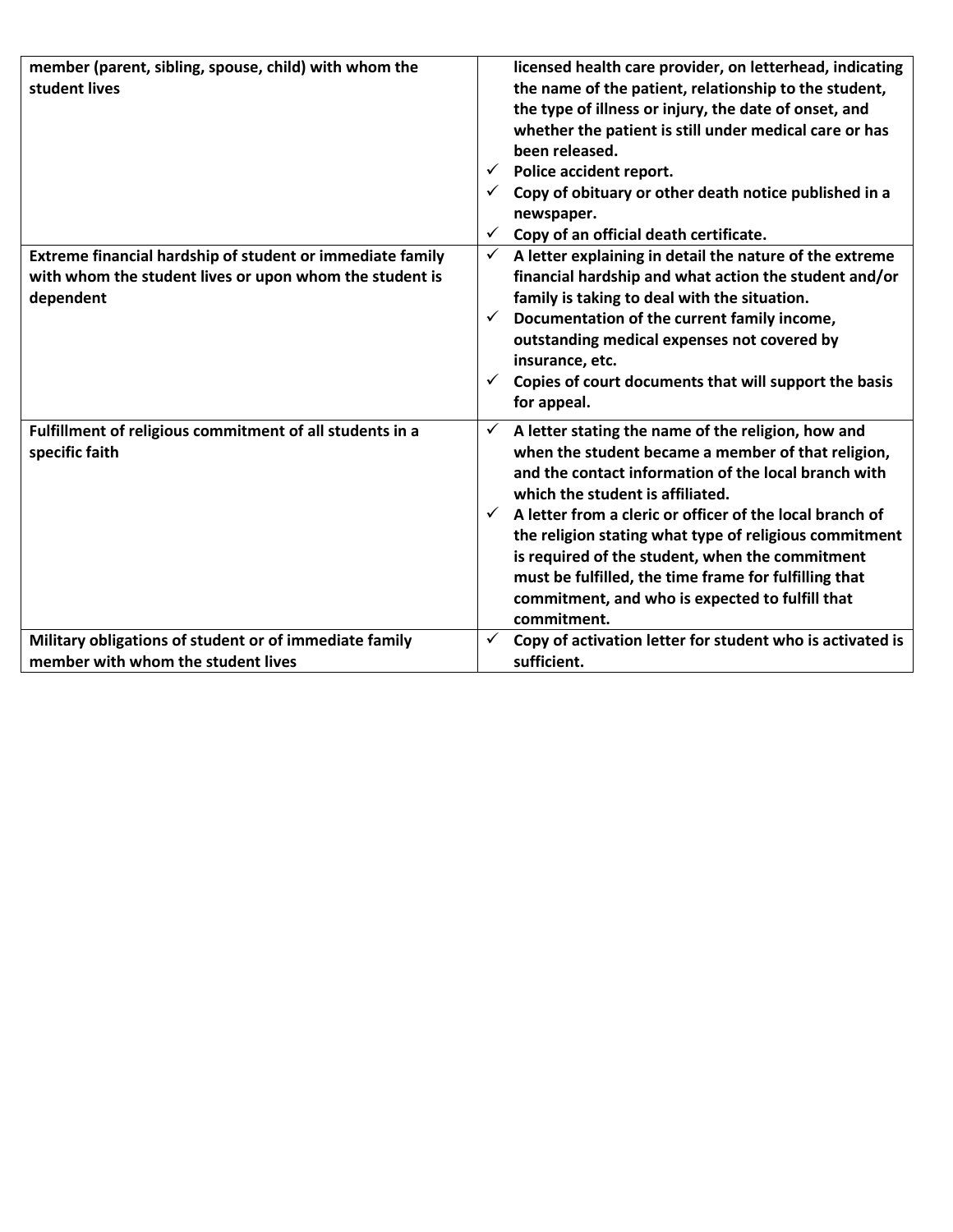#### **The University of Memphis HOPE Appeal Guidelines**

The University of Memphis has established an Institutional Review Panel (IRP) to hear appeals for students who are denied or who lose their HOPE Scholarship. If you receive notice that you have lost your eligibility for the HOPE Scholarship, you have 30 days to file an appeal with the Scholarship Office. (Additional time, up to a maximum total of 45 days, will be granted in the event of verifiable, documented extenuating circumstances).

The IRP has six (6) meetings a year to hear appeals for the HOPE Scholarship. According to TSAC TELS policies and procedures, students must receive notification within fourteen (14) days of their appeal decision. Thus, please use the following table for the dates of this year's IRP meetings and when HOPE Appeals are accepted by the Scholarship Office for review.

| <b>2016 IRP Meetings</b> | <b>Appeals Accepted</b>                 |
|--------------------------|-----------------------------------------|
| January 06, 2017         | December 19, 2016 - January 05,<br>2017 |
| March 17, 2017           | March 6 - March 16, 2017                |
| May 19, 2017             | May 8 - May 18, 2017                    |
| June 23, 2017            | June 12 - June 22, 2017                 |
| August 04, 2017          | July 24 - August 03, 2016               |
| October 27, 2017         | October 16 – October 26, 2017           |

Important Reminders:

In the event you receive notification of loss of TELS eligibility, you…

- $\checkmark$  Must submit your appeal during the above specified dates.
- $\checkmark$  Should give the Scholarship Office and the TELS Institutional Review Panel (IRP) a **minimum** of two (2) weeks to review and respond to your appeal;
- $\checkmark$  Have the right to appeal to the Tennessee Student Assistance Corporation(TSAC) in Nashville within 45 days upon receipt from the IRP that your appeal has been denied:

Tennessee Student Assistance Corporation

℅ Lottery Scholarship Award Appeals Panel

Suite 1510, Parkway Towers

404 James Robertson Parkway

Nashville, TN 37243

NOTE: Any Information regarding the HOPE Lottery Scholarship on this website may be subject to change or be corrected as necessary without prior notice.

\*Annual Updates to the TELS Rules: The state legislature typically makes changes to the TELS rules in June of each year. The University of Memphis receives official notification of the new rules and procedures in late July or August of that year. This website may include basic information about the changes before that time, but detailed information about the new rules is generally not available until early October. If you wish to learn about any recent changes, please visit TSAC's website at [http://www.tn.gov/collegepays.](http://www.tn.gov/collegepays)